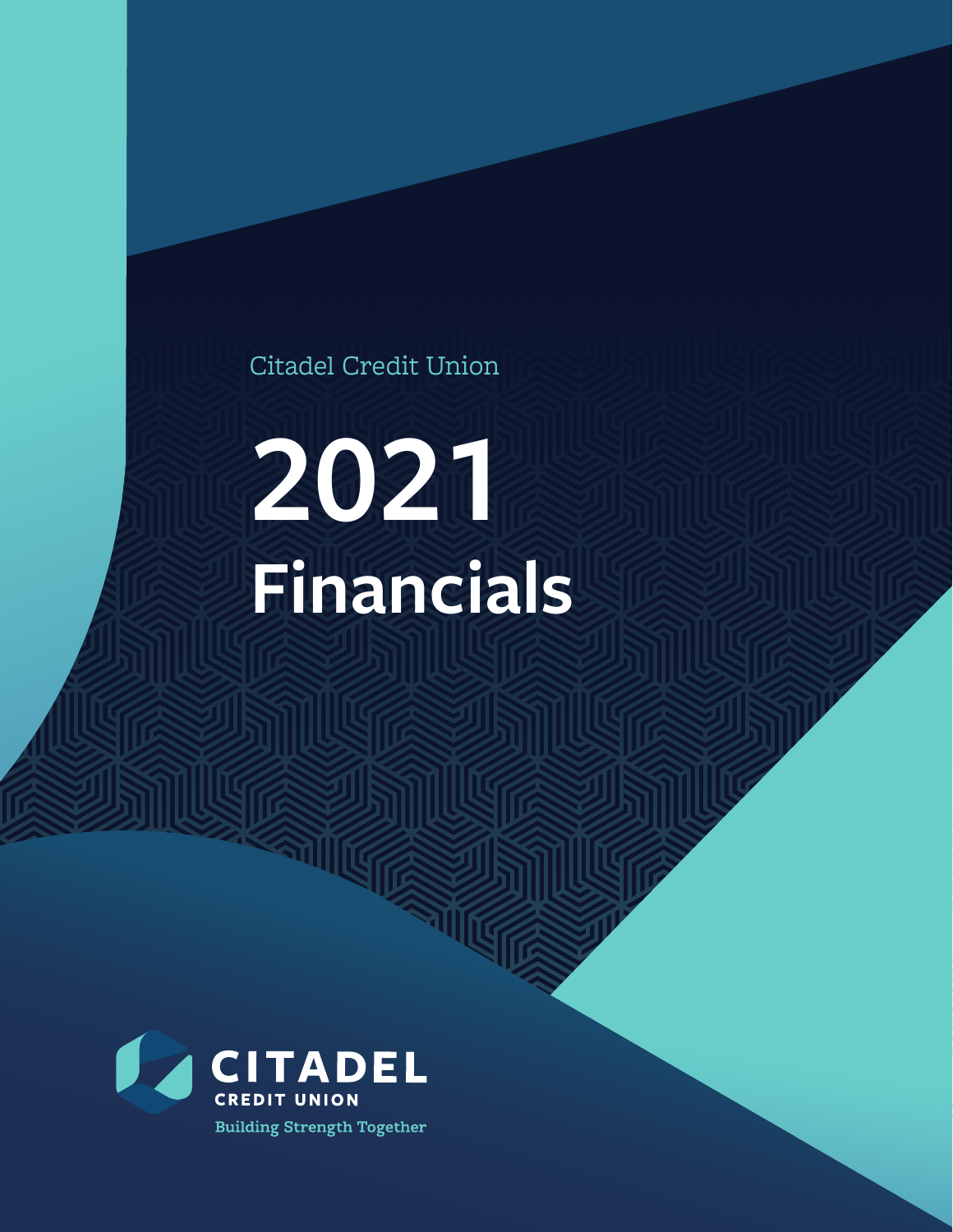### **Total Assets & Net Worth (millions)**

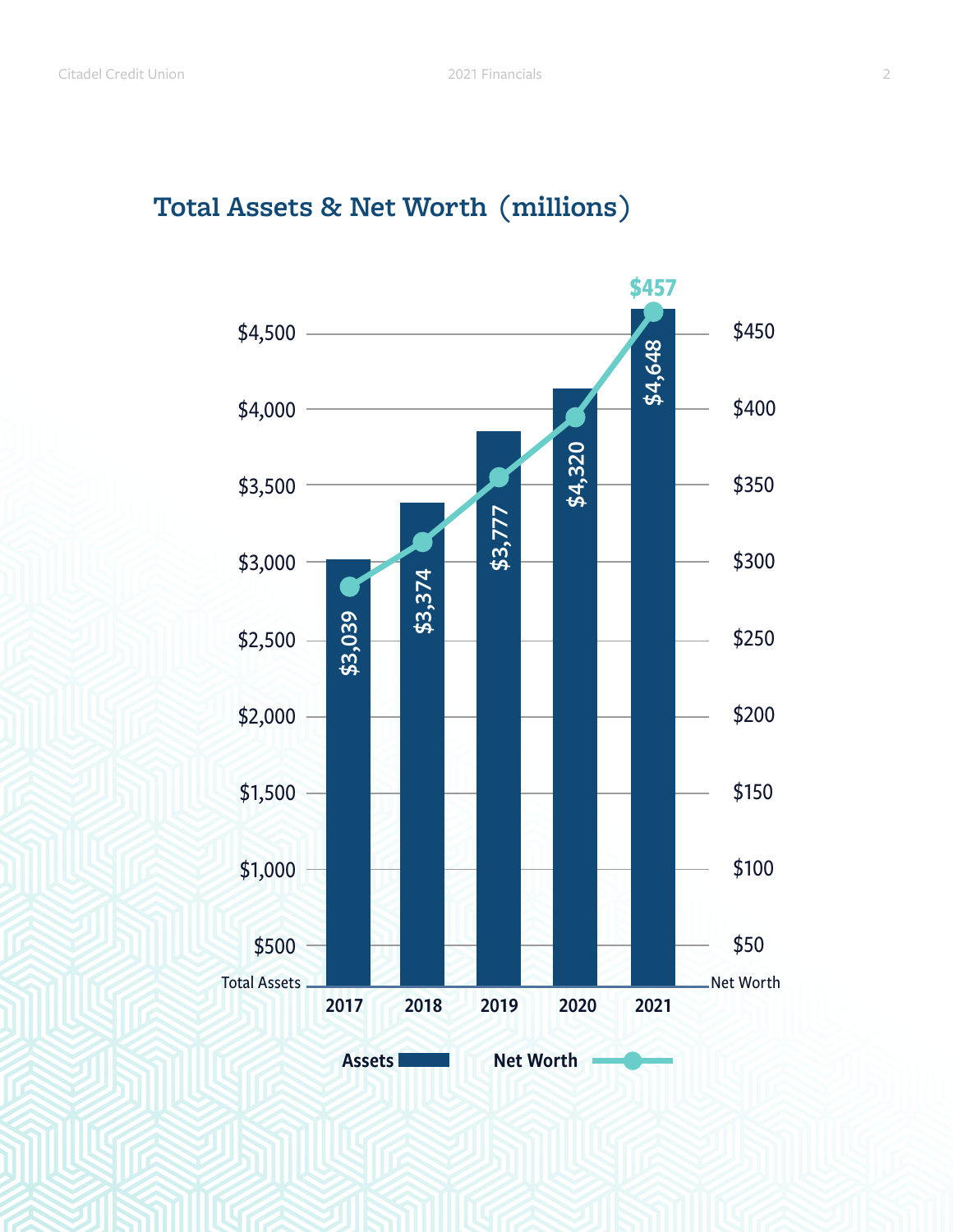#### **Composition of Loans**



#### **Composition of Deposits**



#### **Composition of Assets Under Management**

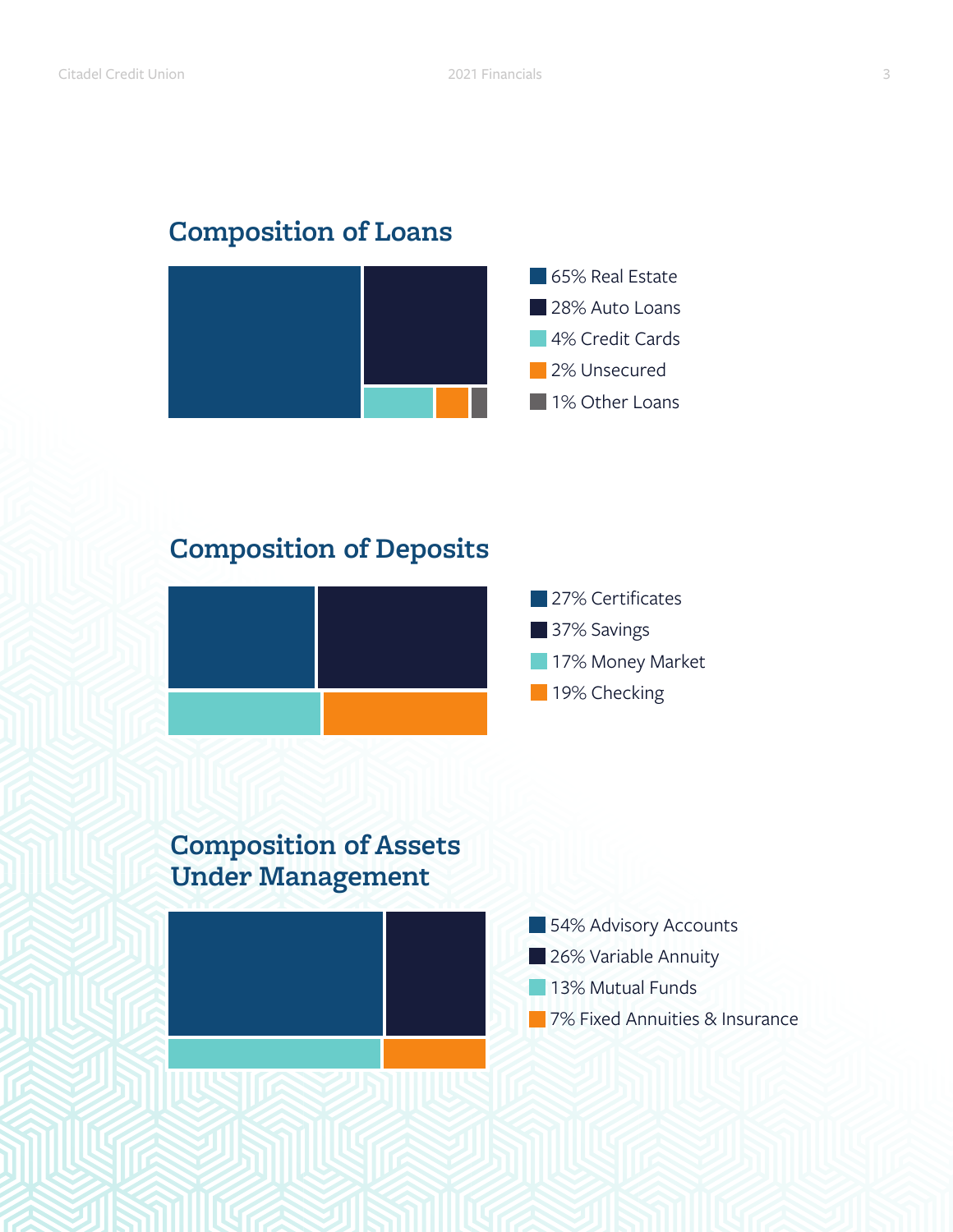#### **Total Loans**



#### **Total Deposits**



#### **Assets Under Management**



\$725 Million \$574 Million \$689 Million \$798 Million \$953 Million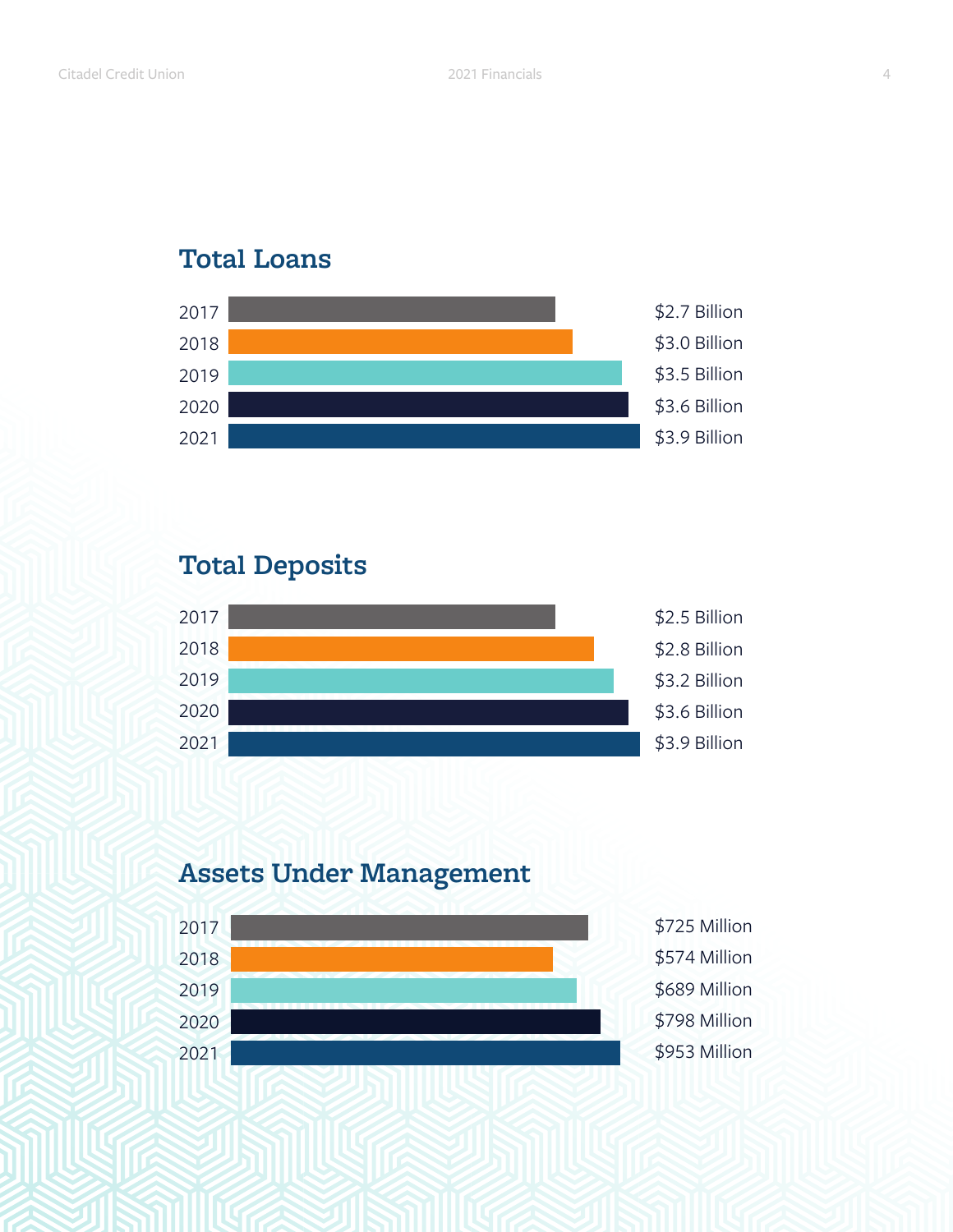### **Statement of Financial Condition 2020 2021**

| <b>Assets</b>                 |                                                   |                     |
|-------------------------------|---------------------------------------------------|---------------------|
| <b>Loans</b>                  |                                                   |                     |
| Auto                          | $\boldsymbol{\hat{\mathcal{S}}}$<br>1,106,018,946 | \$<br>1,112,043,886 |
| Unsecured                     | 256,561,677                                       | 243, 127, 648       |
| <b>Real Estate</b>            | 2,113,064,752                                     | 2,386,417,818       |
| <b>Commercial Real Estate</b> | 133,700,980                                       | 174,898,329         |
| Other                         | 23,523,913                                        | 20,894,751          |
| <b>Total Loans</b>            | 3,632,870,268                                     | 3,937,382,432       |
| Allowance for Loan Losses     | (20, 458, 095)                                    | (15, 557, 162)      |
| <b>Net Loans</b>              | 3,612,412,173                                     | 3,921,825,270       |
| <b>Municipal Securities</b>   | 4,478,032                                         | 47,601,001          |
| <b>CMOs</b>                   | 139,630,343                                       | 269,903,060         |
| Mortgage-Backed Securities    | 3,117,916                                         | 14,511,146          |
| Other Investments             | 16,934,183                                        | 16,976,175          |
| Cash and Cash Equivalents     | 378,472,469                                       | 207, 142, 005       |
| <b>Fixed Assets</b>           | 72,764,371                                        | 71,605,070          |
| <b>NCUSIF</b>                 | 34,030,188                                        | 35,822,732          |
| <b>Other Assets</b>           | 58,866,389                                        | 62,659,068          |
| <b>Total Assets</b>           | 4,320,706,064                                     | \$<br>4,648,045,527 |

| <b>Liabilities and Equity</b>   |                     |                     |
|---------------------------------|---------------------|---------------------|
| <b>Deposits</b>                 |                     |                     |
| <b>Savings</b>                  | 1,083,598,694<br>\$ | \$<br>1,464,087,794 |
| Checking                        | 625,248,617         | 731,581,065         |
| <b>Money Market Accounts</b>    | 603,459,145         | 689, 842, 764       |
| <b>Certificates</b>             | 1,369,671,803       | 1,084,940,923       |
| <b>Total Deposits</b>           | \$<br>3,681,978,259 | 3,970,452,546<br>\$ |
|                                 |                     |                     |
|                                 |                     |                     |
| <b>Accounts Payable</b>         | 26,591,080          | 22,793,814          |
| <b>Borrowed Funds Payable</b>   | 220,000,000         | 200,000,000         |
| Dividends Payable               | 38,356              | 16,118              |
| Equity                          | 392,098,369         | 454,783,049         |
| <b>Total Liabilities/Equity</b> | 4,320,706,064<br>S  | 4,648,045,527<br>\$ |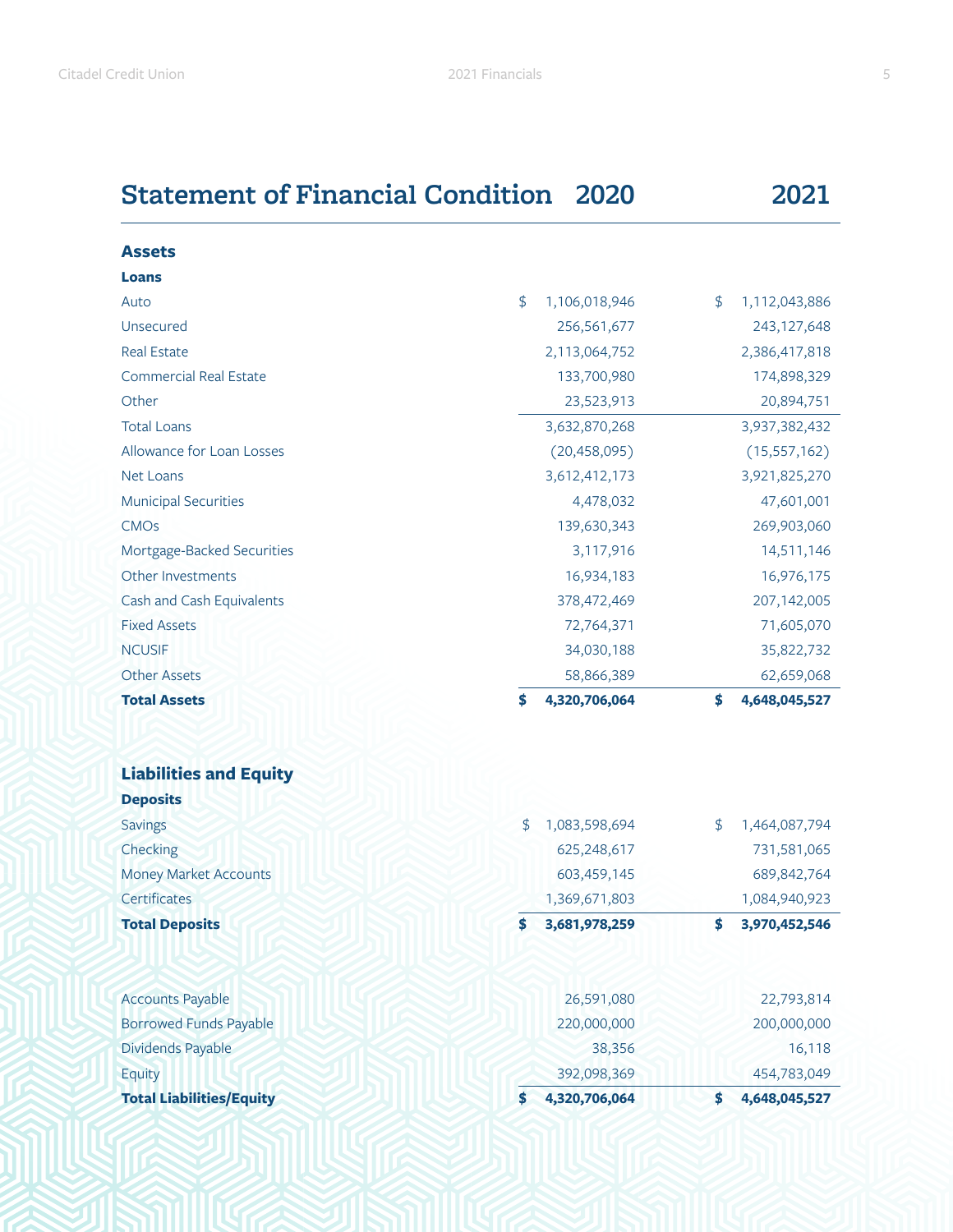| <b>Statement of Income</b>                          |               | 2020        | 2021              |
|-----------------------------------------------------|---------------|-------------|-------------------|
| <b>Operating Income</b>                             |               |             |                   |
| Loan Interest Income                                | \$            | 147,228,927 | \$<br>142,810,987 |
| Investment Income                                   |               | 2,806,031   | 3,531,155         |
| <b>Total Interest Income</b>                        |               | 150,034,958 | 146, 342, 142     |
| <b>Dividend Expense</b>                             |               | 38,700,190  | 22,348,025        |
| <b>Borrowed Funds Expense</b>                       |               | 3,893,144   | 2,802,832         |
| <b>Total Interest Expense</b>                       |               | 42,593,334  | 25,150,857        |
| Net Interest Income                                 |               | 107,441,624 | 121, 191, 285     |
| Provision for Loan Losses                           |               | 14,538,855  | 1,540,000         |
| Net Interest Income After Provision for Loan Losses |               | 92,902,769  | 119,651,285       |
| <b>Other Operating Income</b>                       |               | 39,815,892  | 47,894,994        |
| <b>Net Operating Income</b>                         | \$            | 132,718,661 | \$<br>167,546,279 |
| <b>Operating Expenses</b>                           |               |             |                   |
| <b>Employee Compensation &amp; Benefits</b>         | $\frac{4}{5}$ | 49,658,552  | \$<br>53,567,756  |
| <b>Education &amp; Marketing</b>                    |               | 5,568,454   | 6,636,048         |
| <b>General Office Expenses</b>                      |               | 20,269,355  | 20,791,383        |
| <b>Loan Servicing Expenses</b>                      |               | 9,287,468   | 9,382,422         |
| Professional and Outside Services                   |               | 11,866,946  | 13,425,474        |
| Misc. Operating Expenses                            |               | 1,359,843   | 1,230,644         |
| <b>Total Operating Expenses</b>                     |               | 98,010,618  | 105,033,727       |
|                                                     |               |             |                   |
| Non-Operating Gains /(Loss)                         |               | (1,742,117) | 3,634,062         |
| <b>Net Income</b>                                   | \$            | 32,965,926  | \$<br>66,146,614  |